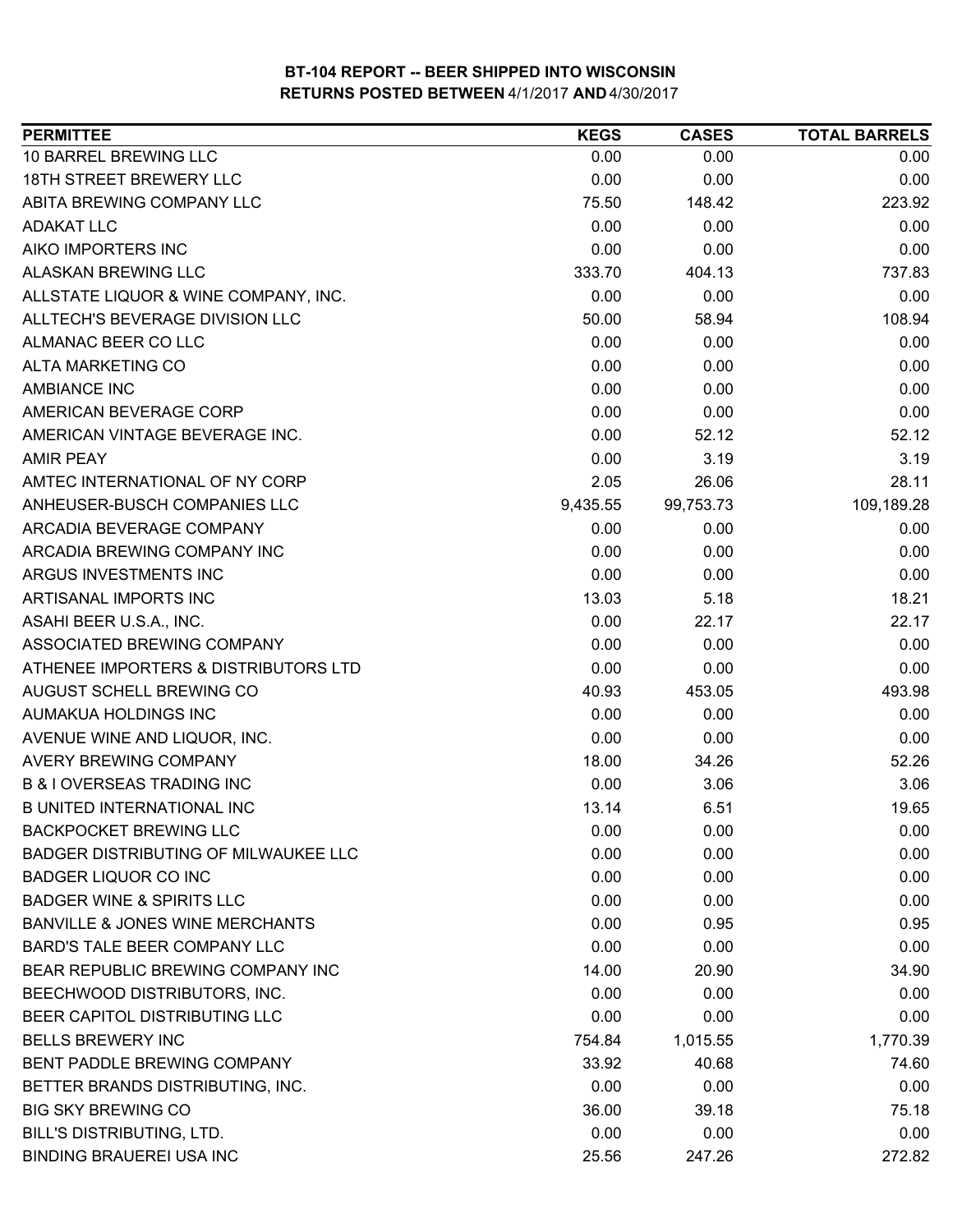| <b>PERMITTEE</b>                        | <b>KEGS</b> | <b>CASES</b> | <b>TOTAL BARRELS</b> |
|-----------------------------------------|-------------|--------------|----------------------|
| <b>BLACK LIST BEER LLC</b>              | 0.00        | 1.60         | 1.60                 |
| <b>BLACKROCKS BREWERY LLC</b>           | 10.50       | 9.00         | 19.50                |
| BLUE POINT BREWING COMPANY INC          | 0.00        | 0.00         | 0.00                 |
| <b>BOSTON BEER CORPORATION</b>          | 409.33      | 2,519.72     | 2,929.05             |
| <b>BOULDER BEER INC</b>                 | 25.11       | 34.17        | 59.28                |
| BRAU BROTHERS BREWING COMPANY, LLC      | 0.00        | 0.00         | 0.00                 |
| BREAKTHRU BEVERAGE GROUP LLC            | 0.00        | 0.00         | 0.00                 |
| BREAKTHRU BEVERAGE GROUP LLC            | 0.00        | 0.00         | 0.00                 |
| BREAKTHRU BEVERAGE WISCONSIN NORTH LLC  | 0.00        | 0.00         | 0.00                 |
| BRECKENRIDGE BREWERY LLC                | 0.00        | 0.00         | 0.00                 |
| <b>BRIAN EWING</b>                      | 35.44       | 91.78        | 127.22               |
| BROWN-FORMAN CORPORATION                | 0.00        | 225.96       | 225.96               |
| <b>BURNING BROTHERS BREWING LLC</b>     | 0.00        | 7.74         | 7.74                 |
| CANAL STREET BREWING CO LLC             | 154.25      | 943.85       | 1,098.10             |
| CAPITOL-HUSTING COMPANY, INC.           | 0.00        | 0.00         | 0.00                 |
| CARRIAGE HOUSE IMPORTS, LTD.            | 0.00        | 12.22        | 12.22                |
| <b>CASCADE BREWING COMPANY LLC</b>      | 0.00        | 0.00         | 0.00                 |
| CENTRAL BEER DISTRIBUTORS, INC.         | 0.00        | 0.00         | 0.00                 |
| CENTRAL BEER IMPORT & EXPORT INC        | 0.00        | 0.00         | 0.00                 |
| CHAS A BERNICK INC                      | 17.45       | 18.18        | 35.63                |
| <b>CHATHAM IMPORTS INC</b>              | 0.00        | 0.00         | 0.00                 |
| CHICAGO BREW WERKS INC                  | 0.00        | 0.00         | 0.00                 |
| <b>CHRISTIAN P SCHAEFER</b>             | 0.00        | 13.09        | 13.09                |
| <b>CLASSIC BREWING COMPANY</b>          | 0.00        | 0.00         | 0.00                 |
| COLD SPRING BREWING COMPANY             | 0.00        | 0.00         | 0.00                 |
| <b>COMEBACK BREWING INC</b>             | 0.00        | 0.00         | 0.00                 |
| <b>CRAFT BREW ALLIANCE INC</b>          | 0.00        | 0.00         | 0.00                 |
| <b>CRAFT REVOLUTION LLC</b>             | 21.00       | 39.19        | 60.19                |
| <b>CROWN IMPORTS LLC</b>                | 0.00        | 12,264.02    | 12,264.02            |
| <b>CUSTOM CALIFORNIA CRAFT BEER LLC</b> | 0.00        | 0.00         | 0.00                 |
| D&V INTERNATIONAL INC                   | 20.13       | 14.48        | 34.61                |
| <b>DAILY CELLARS LLC</b>                | 0.00        | 0.00         | 0.00                 |
| <b>DANNY RAKOVIC</b>                    | 0.00        | 11.85        | 11.85                |
| DEAN DISTRIBUTING, INC.                 | 0.00        | 0.00         | 0.00                 |
| DEAN DISTRIBUTING, INC.                 | 0.00        | 0.00         | 0.00                 |
| <b>DELIA E RODRIGUEZ</b>                | 0.00        | 0.00         | 0.00                 |
| DESCHUTES BREWERY INC                   | 186.93      | 198.67       | 385.60               |
| <b>DESTIHL HOLDINGS LLC</b>             | 0.00        | 0.00         | 0.00                 |
| DETROIT RIVERTOWN BREWING LLC           | 12.00       | 15.68        | 27.68                |
| DIAGEO BEER COMPANY USA                 | 421.17      | 2,232.07     | 2,653.24             |
| DISCOUNT LIQUOR, INC.                   | 0.00        | 0.00         | 0.00                 |
| DOANE DISTRIBUTING, INC.                | 0.00        | 0.00         | 0.00                 |
| <b>DOYNA LTD</b>                        | 0.00        | 0.00         | 0.00                 |
| DUVEL MOORTGAT USA LTD                  | 73.95       | 168.36       | 242.31               |
| E & J GALLO WINERY                      | 0.00        | 61.59        | 61.59                |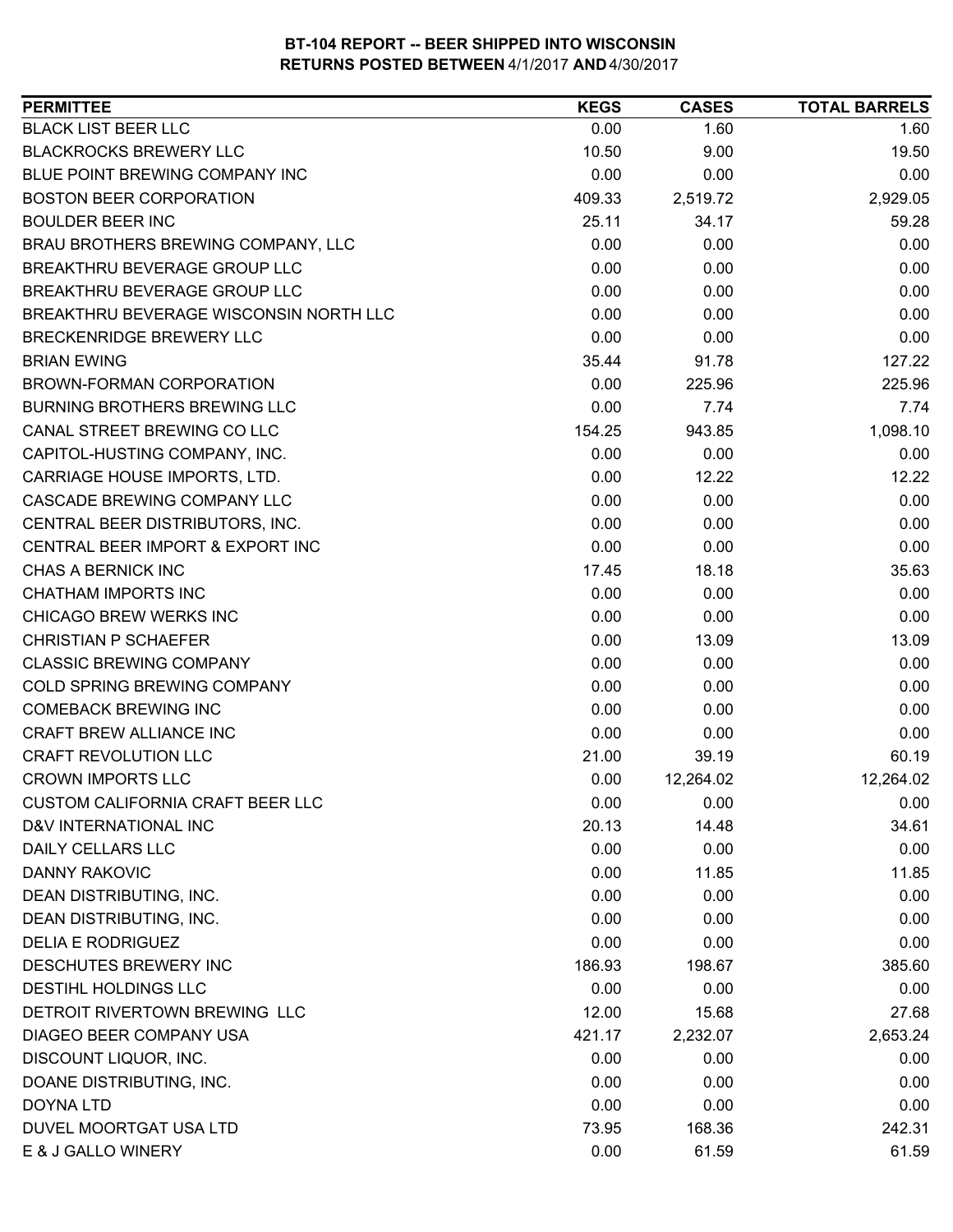| 0.00<br>0.00<br>0.00<br>12.00<br>46.00<br>34.00<br>0.00<br>0.00<br>0.00<br>0.00<br>0.00<br>0.00<br>0.00<br>0.00<br>0.00<br>12.25<br>41.88<br>29.63<br>0.00<br>0.00<br>0.00<br>0.00<br>0.00<br>0.00<br>0.00<br>0.00<br>0.00<br>4.17<br>45.98<br>41.81<br>0.00<br>0.00<br>0.00<br>0.00<br>0.00<br>0.00<br>0.00<br>0.00<br>0.00<br>0.00<br>0.00<br>0.00<br>0.00<br>0.00<br>0.00<br>0.00<br>0.00<br>0.00<br>2.75<br>9.54<br>6.79<br>0.00<br>0.00<br>0.00<br>0.00<br>0.00<br>0.00<br>63.56<br>0.00<br>63.56<br>0.00<br>0.00<br>0.00<br>0.00<br>0.00<br>0.00<br>0.00<br>0.00<br>0.00<br>0.00<br>0.00<br>0.00<br>0.00<br>0.00<br>0.00<br>0.00<br>0.00<br>0.00<br>0.00<br>0.00<br>0.00<br>0.00<br>0.00<br>0.00<br>0.00<br>GENERAL BEER-NORTHWEST, INC.<br>0.00<br>0.00<br>0.00<br>0.00<br>0.00<br>0.00<br>0.00<br>0.00<br>0.00<br>0.00<br>0.00<br>0.00<br>0.00<br>0.00<br>10.83<br>38.74<br>49.57<br>0.00<br>0.00<br>0.00<br>0.00<br>0.00<br>0.00<br>125.18<br>55.50<br>69.68<br>0.00<br>9.03<br>9.03<br>0.00<br>0.00<br>0.00<br>0.00<br>0.00<br>0.00<br>0.00<br>7.33<br>7.33<br>68.17<br>123.91<br>192.08<br>0.00<br>0.00<br>0.00<br>249.41<br>4,416.92<br>4,666.33 | <b>PERMITTEE</b>                           | <b>KEGS</b> | <b>CASES</b> | <b>TOTAL BARRELS</b> |
|--------------------------------------------------------------------------------------------------------------------------------------------------------------------------------------------------------------------------------------------------------------------------------------------------------------------------------------------------------------------------------------------------------------------------------------------------------------------------------------------------------------------------------------------------------------------------------------------------------------------------------------------------------------------------------------------------------------------------------------------------------------------------------------------------------------------------------------------------------------------------------------------------------------------------------------------------------------------------------------------------------------------------------------------------------------------------------------------------------------------------------------------------------------|--------------------------------------------|-------------|--------------|----------------------|
|                                                                                                                                                                                                                                                                                                                                                                                                                                                                                                                                                                                                                                                                                                                                                                                                                                                                                                                                                                                                                                                                                                                                                              | EASTERN LIQUORS USA INC                    |             |              |                      |
|                                                                                                                                                                                                                                                                                                                                                                                                                                                                                                                                                                                                                                                                                                                                                                                                                                                                                                                                                                                                                                                                                                                                                              | EINSTOK BEER COMPANY LP                    |             |              |                      |
|                                                                                                                                                                                                                                                                                                                                                                                                                                                                                                                                                                                                                                                                                                                                                                                                                                                                                                                                                                                                                                                                                                                                                              | EL DORADO BEVERAGE CO                      |             |              |                      |
|                                                                                                                                                                                                                                                                                                                                                                                                                                                                                                                                                                                                                                                                                                                                                                                                                                                                                                                                                                                                                                                                                                                                                              | <b>ELYSIAN BREWING COMPANY INC</b>         |             |              |                      |
|                                                                                                                                                                                                                                                                                                                                                                                                                                                                                                                                                                                                                                                                                                                                                                                                                                                                                                                                                                                                                                                                                                                                                              | EPIC BREWING COMPANY LLC                   |             |              |                      |
|                                                                                                                                                                                                                                                                                                                                                                                                                                                                                                                                                                                                                                                                                                                                                                                                                                                                                                                                                                                                                                                                                                                                                              | EPIC BREWING COMPANY LLC                   |             |              |                      |
|                                                                                                                                                                                                                                                                                                                                                                                                                                                                                                                                                                                                                                                                                                                                                                                                                                                                                                                                                                                                                                                                                                                                                              | FABIANO BROTHERS - WISCONSIN LLC           |             |              |                      |
|                                                                                                                                                                                                                                                                                                                                                                                                                                                                                                                                                                                                                                                                                                                                                                                                                                                                                                                                                                                                                                                                                                                                                              | FLANIGAN DISTRIBUTING OF DOOR COUNTY, INC. |             |              |                      |
|                                                                                                                                                                                                                                                                                                                                                                                                                                                                                                                                                                                                                                                                                                                                                                                                                                                                                                                                                                                                                                                                                                                                                              | FLAT EARTH HOLDINGS LLC                    |             |              |                      |
|                                                                                                                                                                                                                                                                                                                                                                                                                                                                                                                                                                                                                                                                                                                                                                                                                                                                                                                                                                                                                                                                                                                                                              | FLYING DOG BREWERY LLLP                    |             |              |                      |
|                                                                                                                                                                                                                                                                                                                                                                                                                                                                                                                                                                                                                                                                                                                                                                                                                                                                                                                                                                                                                                                                                                                                                              | FOUR SEASONS BEER DISTRIBUTORS INC         |             |              |                      |
|                                                                                                                                                                                                                                                                                                                                                                                                                                                                                                                                                                                                                                                                                                                                                                                                                                                                                                                                                                                                                                                                                                                                                              | FRANK BEER DISTRIBUTORS, INC.              |             |              |                      |
|                                                                                                                                                                                                                                                                                                                                                                                                                                                                                                                                                                                                                                                                                                                                                                                                                                                                                                                                                                                                                                                                                                                                                              | FRANK BEER SOUTH LLC                       |             |              |                      |
|                                                                                                                                                                                                                                                                                                                                                                                                                                                                                                                                                                                                                                                                                                                                                                                                                                                                                                                                                                                                                                                                                                                                                              | FRANK LIQUOR COMPANY, INC.                 |             |              |                      |
|                                                                                                                                                                                                                                                                                                                                                                                                                                                                                                                                                                                                                                                                                                                                                                                                                                                                                                                                                                                                                                                                                                                                                              | FRANK LIQUORS OF LA CROSSE, INC.           |             |              |                      |
|                                                                                                                                                                                                                                                                                                                                                                                                                                                                                                                                                                                                                                                                                                                                                                                                                                                                                                                                                                                                                                                                                                                                                              | FRANKENMUTH BREWING COMPANY                |             |              |                      |
|                                                                                                                                                                                                                                                                                                                                                                                                                                                                                                                                                                                                                                                                                                                                                                                                                                                                                                                                                                                                                                                                                                                                                              | FRED R KARM JR                             |             |              |                      |
|                                                                                                                                                                                                                                                                                                                                                                                                                                                                                                                                                                                                                                                                                                                                                                                                                                                                                                                                                                                                                                                                                                                                                              | FULTON STREET BREWERY LLC                  |             |              |                      |
|                                                                                                                                                                                                                                                                                                                                                                                                                                                                                                                                                                                                                                                                                                                                                                                                                                                                                                                                                                                                                                                                                                                                                              | <b>G &amp; F DISTRIBUTING INC</b>          |             |              |                      |
|                                                                                                                                                                                                                                                                                                                                                                                                                                                                                                                                                                                                                                                                                                                                                                                                                                                                                                                                                                                                                                                                                                                                                              | <b>G K SKAGGS INC</b>                      |             |              |                      |
|                                                                                                                                                                                                                                                                                                                                                                                                                                                                                                                                                                                                                                                                                                                                                                                                                                                                                                                                                                                                                                                                                                                                                              | <b>GARY'S CORPORATION OF OAK CREEK</b>     |             |              |                      |
|                                                                                                                                                                                                                                                                                                                                                                                                                                                                                                                                                                                                                                                                                                                                                                                                                                                                                                                                                                                                                                                                                                                                                              | GB SALES MILWAUKEE, INC.                   |             |              |                      |
|                                                                                                                                                                                                                                                                                                                                                                                                                                                                                                                                                                                                                                                                                                                                                                                                                                                                                                                                                                                                                                                                                                                                                              | <b>GELOSO BEVERAGE GROUP LLC</b>           |             |              |                      |
|                                                                                                                                                                                                                                                                                                                                                                                                                                                                                                                                                                                                                                                                                                                                                                                                                                                                                                                                                                                                                                                                                                                                                              | <b>GENERAL BEER DISTRIBUTORS CO.</b>       |             |              |                      |
|                                                                                                                                                                                                                                                                                                                                                                                                                                                                                                                                                                                                                                                                                                                                                                                                                                                                                                                                                                                                                                                                                                                                                              | GENERAL BEER-NORTHEAST INC                 |             |              |                      |
|                                                                                                                                                                                                                                                                                                                                                                                                                                                                                                                                                                                                                                                                                                                                                                                                                                                                                                                                                                                                                                                                                                                                                              | GENERAL BEER-NORTHEAST INC                 |             |              |                      |
|                                                                                                                                                                                                                                                                                                                                                                                                                                                                                                                                                                                                                                                                                                                                                                                                                                                                                                                                                                                                                                                                                                                                                              | GENERAL BEER-NORTHWEST, INC.               |             |              |                      |
|                                                                                                                                                                                                                                                                                                                                                                                                                                                                                                                                                                                                                                                                                                                                                                                                                                                                                                                                                                                                                                                                                                                                                              | GENERAL BEER-NORTHWEST, INC.               |             |              |                      |
|                                                                                                                                                                                                                                                                                                                                                                                                                                                                                                                                                                                                                                                                                                                                                                                                                                                                                                                                                                                                                                                                                                                                                              |                                            |             |              |                      |
|                                                                                                                                                                                                                                                                                                                                                                                                                                                                                                                                                                                                                                                                                                                                                                                                                                                                                                                                                                                                                                                                                                                                                              | <b>GENERAL BEVERAGE SALES CO.</b>          |             |              |                      |
|                                                                                                                                                                                                                                                                                                                                                                                                                                                                                                                                                                                                                                                                                                                                                                                                                                                                                                                                                                                                                                                                                                                                                              | GENERAL BEVERAGE SALES CO. -- OSHKOSH      |             |              |                      |
|                                                                                                                                                                                                                                                                                                                                                                                                                                                                                                                                                                                                                                                                                                                                                                                                                                                                                                                                                                                                                                                                                                                                                              | GENERAL BEVERAGE SALES CO.-MILWAUKEE       |             |              |                      |
|                                                                                                                                                                                                                                                                                                                                                                                                                                                                                                                                                                                                                                                                                                                                                                                                                                                                                                                                                                                                                                                                                                                                                              | <b>GEORGE BOZIC JR</b>                     |             |              |                      |
|                                                                                                                                                                                                                                                                                                                                                                                                                                                                                                                                                                                                                                                                                                                                                                                                                                                                                                                                                                                                                                                                                                                                                              | <b>GFBC INC</b>                            |             |              |                      |
|                                                                                                                                                                                                                                                                                                                                                                                                                                                                                                                                                                                                                                                                                                                                                                                                                                                                                                                                                                                                                                                                                                                                                              | <b>GLOBAL VILLAGE IMPORTS LLC</b>          |             |              |                      |
|                                                                                                                                                                                                                                                                                                                                                                                                                                                                                                                                                                                                                                                                                                                                                                                                                                                                                                                                                                                                                                                                                                                                                              | <b>GLORIA R RAGSDALE</b>                   |             |              |                      |
|                                                                                                                                                                                                                                                                                                                                                                                                                                                                                                                                                                                                                                                                                                                                                                                                                                                                                                                                                                                                                                                                                                                                                              | <b>GMB PARTNERS LLC</b>                    |             |              |                      |
|                                                                                                                                                                                                                                                                                                                                                                                                                                                                                                                                                                                                                                                                                                                                                                                                                                                                                                                                                                                                                                                                                                                                                              | <b>GREGORY S HARDMAN</b>                   |             |              |                      |
|                                                                                                                                                                                                                                                                                                                                                                                                                                                                                                                                                                                                                                                                                                                                                                                                                                                                                                                                                                                                                                                                                                                                                              | <b>GTBC LLC</b>                            |             |              |                      |
|                                                                                                                                                                                                                                                                                                                                                                                                                                                                                                                                                                                                                                                                                                                                                                                                                                                                                                                                                                                                                                                                                                                                                              | H C FOODS CO LTD                           |             |              |                      |
|                                                                                                                                                                                                                                                                                                                                                                                                                                                                                                                                                                                                                                                                                                                                                                                                                                                                                                                                                                                                                                                                                                                                                              | <b>HALES ALES LTD</b>                      |             |              |                      |
|                                                                                                                                                                                                                                                                                                                                                                                                                                                                                                                                                                                                                                                                                                                                                                                                                                                                                                                                                                                                                                                                                                                                                              | HARPOON DISTRIBUTING COMPANY               |             |              |                      |
|                                                                                                                                                                                                                                                                                                                                                                                                                                                                                                                                                                                                                                                                                                                                                                                                                                                                                                                                                                                                                                                                                                                                                              | HARVEST MOON BREWING LLP                   |             |              |                      |
|                                                                                                                                                                                                                                                                                                                                                                                                                                                                                                                                                                                                                                                                                                                                                                                                                                                                                                                                                                                                                                                                                                                                                              | HEINEKEN USA INCORPORATED                  |             |              |                      |
|                                                                                                                                                                                                                                                                                                                                                                                                                                                                                                                                                                                                                                                                                                                                                                                                                                                                                                                                                                                                                                                                                                                                                              | HENDRICKS BEVERAGE, INC.                   | 0.00        | 0.00         | 0.00                 |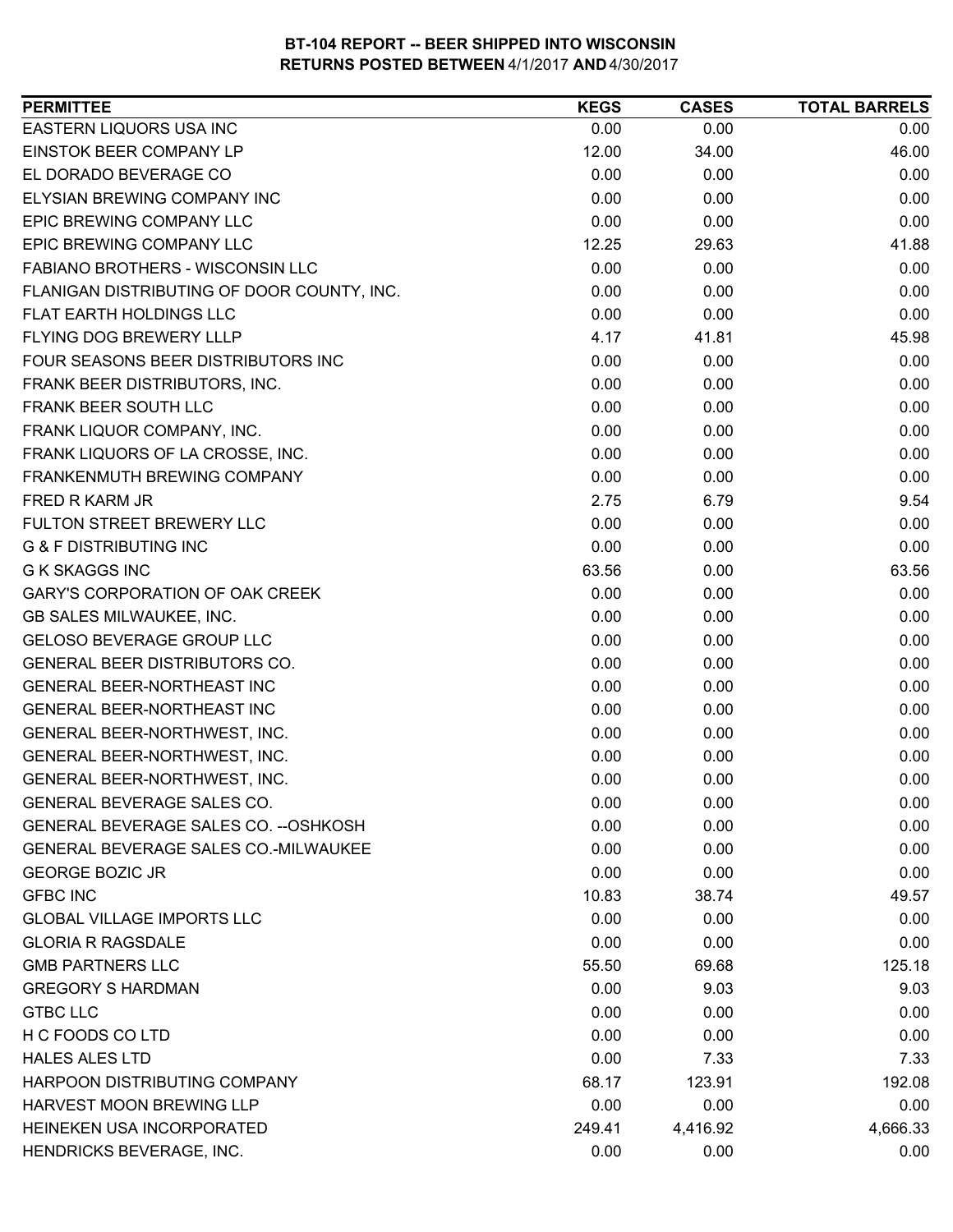| <b>PERMITTEE</b>                      | <b>KEGS</b> | <b>CASES</b> | <b>TOTAL BARRELS</b> |
|---------------------------------------|-------------|--------------|----------------------|
| HIGH COUNTRY BREWERY INC              | 0.00        | 9.60         | 9.60                 |
| HOME BREW MART INC                    | 182.19      | 239.39       | 421.58               |
| HOP BUTCHER FOR THE WORLD LLC         | 0.00        | 0.00         | 0.00                 |
| <b>ILLYRIAN IMPORT INC</b>            | 0.00        | 0.00         | 0.00                 |
| INDEED BREWING COMPANY LLC            | 0.33        | 1.83         | 2.16                 |
| INDIAN PEAKS BREWING COMPANY          | 43.99       | 175.25       | 219.24               |
| IRL, INCORPORATED                     | 0.00        | 0.00         | 0.00                 |
| <b>IRON HORSE BEVERAGE LLC</b>        | 0.00        | 33.25        | 33.25                |
| <b>JAW PROPERTIES LLC</b>             | 0.00        | 0.00         | 0.00                 |
| <b>JDZ INC</b>                        | 6.83        | 24.95        | 31.78                |
| <b>JOHN J COLLETTI</b>                | 0.00        | 0.00         | 0.00                 |
| JOHNSON BROTHERS OF WISCONSIN INC     | 0.00        | 0.00         | 0.00                 |
| JOM WINE & SPIRITS INC                | 0.00        | 0.00         | 0.00                 |
| JOSEPH JAMES BREWING CO INC           | 0.00        | 0.00         | 0.00                 |
| <b>JOSHUA DETH</b>                    | 14.00       | 92.18        | 106.18               |
| KEWEENAW BREWING CO LLC               | 45.50       | 29.18        | 74.68                |
| KOJIMA & INTERNATIONAL ASSOCIATES INC | 0.00        | 0.00         | 0.00                 |
| KOOCHENVAGNERS BREWING COMPANY        | 43.17       | 137.64       | 180.81               |
| <b>KROMBACHER USA LLC</b>             | 94.94       | 21.95        | 116.89               |
| KYSELA PERE ET FILS LTD               | 0.00        | 0.00         | 0.00                 |
| LA CROSSE BEVERAGE LLC                | 0.00        | 0.00         | 0.00                 |
| LABATT USA OPERATING CO LLC           | 32.00       | 1,944.46     | 1,976.46             |
| <b>LAGUNITAS BREWING CO</b>           | 285.00      | 527.12       | 812.12               |
| LAKE SUPERIOR BREWING CO LLC          | 0.67        | 1.52         | 2.19                 |
| LARRY'S DISTRIBUTING CO., INC.        | 0.00        | 0.00         | 0.00                 |
| LEAMON MERCANTILE CO. CORP            | 0.00        | 0.00         | 0.00                 |
| LEE BEVERAGE OF WISCONSIN LLC         | 0.00        | 0.00         | 0.00                 |
| LEE BEVERAGE OF WISCONSIN LLC         | 0.00        | 0.00         | 0.00                 |
| LEE BEVERAGE OF WISCONSIN LLC         | 0.00        | 0.00         | 0.00                 |
| LEFT COAST BREWING CO                 | 3.33        | 9.80         | 13.13                |
| LENA BEVERAGE COMPANY                 | 1.67        | 0.14         | 1.81                 |
| LIFT BRIDGE BREWING TECHNOLOGIES LLC  | 4.33        | 9.29         | 13.62                |
| LOUIS GLUNZ BEER INC                  | 10.23       | 60.99        | 71.22                |
| MAD RIVER BREWING COMPANY INC         | 0.00        | 0.00         | 0.00                 |
| <b>MANKATO BREWERY LLC</b>            | 0.00        | 0.00         | 0.00                 |
| MANNEKEN-BRUSSEL IMPORTS INC          | 0.00        | 0.00         | 0.00                 |
| MARK ANTHONY BRANDS INC               | 0.00        | 413.91       | 413.91               |
| MASSACHUSETTS BEVERAGE ALLIANCE LLC   | 0.00        | 0.00         | 0.00                 |
| MERCHANT DU VIN CORPORATION           | 15.33       | 50.35        | 65.68                |
| METROPOLITAN BREWING LLC              | 24.33       | 6.98         | 31.31                |
| <b>MHW LTD</b>                        | 0.00        | 32.91        | 32.91                |
| MICHAEL G ANSAY                       | 0.00        | 0.00         | 0.00                 |
| MICHAUD DISTRIBUTING INC              | 0.00        | 0.00         | 0.00                 |
| MID-WISCONSIN BEVERAGE, INC.          | 0.00        | 0.00         | 0.00                 |
| <b>MIKE A WILLERTON</b>               | 0.50        | 0.00         | 0.50                 |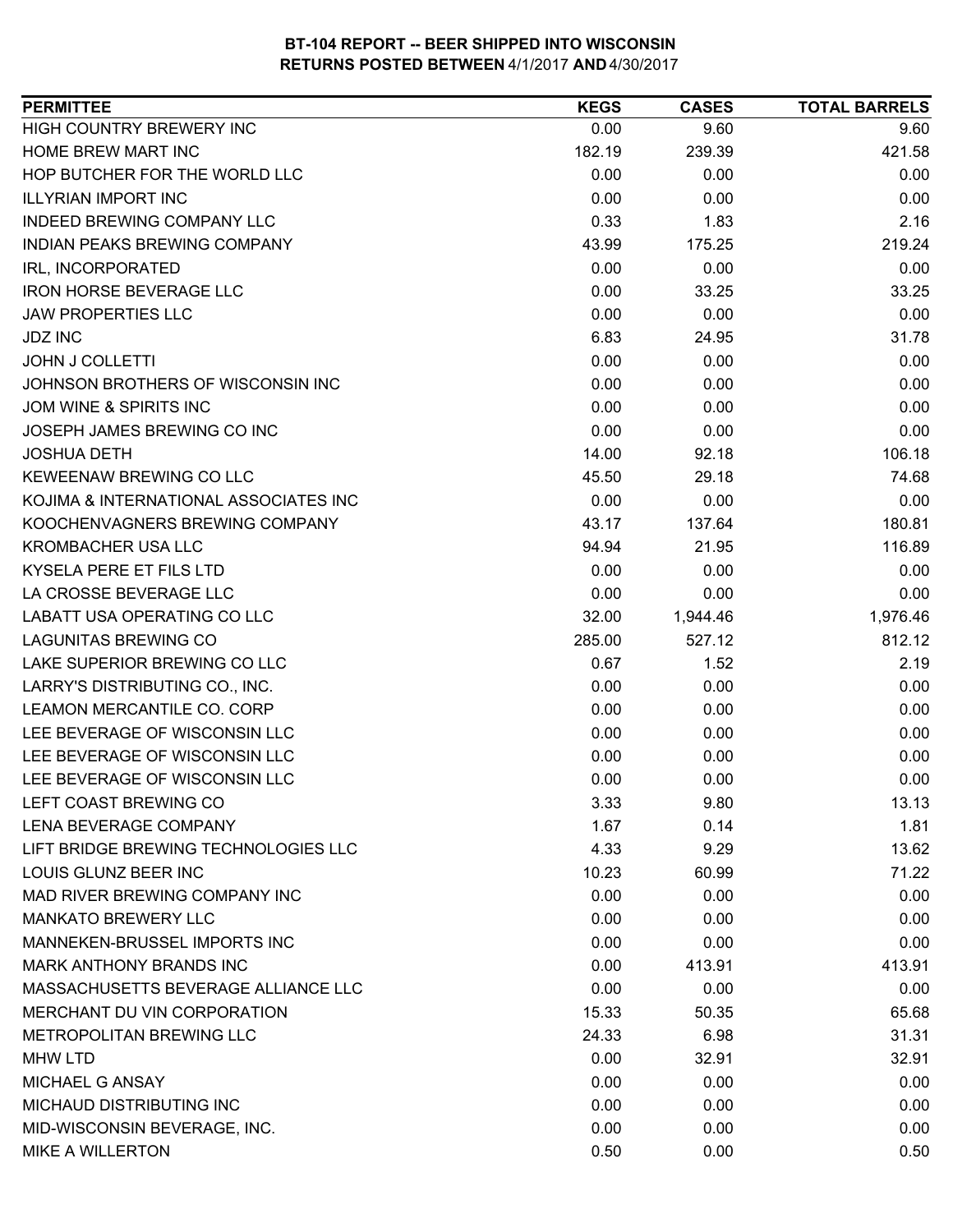| MILLERCOORS LLC<br>352.32<br>11,876.80<br>12,229.12<br>MILLERCOORS LLC<br>2,927.48<br>30,512.24<br>33,439.72<br>MILLSTREAM INVESTMENTS INC<br>0.00<br>1.67<br>1.67<br>MOR-DALL ENTERPRISES INC.<br>6.68<br>20.90<br>27.58<br>0.00<br>MOUNTAINEER HOLDINGS LLC<br>0.00<br>0.00<br>0.00<br>MUTUAL WHOLESALE LIQUOR INC<br>0.00<br>0.00<br><b>NDC SYSTEMS LP</b><br>64.09<br>0.00<br>64.09<br>NEBRASKA BREWING CO INC<br>2.00<br>13.79<br>15.79<br>0.00<br>NEEDHAM DISTRIBUTING CO., INC.<br>0.00<br>0.00<br>NEW BELGIUM BREWING COMPANY INC<br>235.81<br>1,161.23<br>925.42<br>NEW HOLLAND BREWING CO LLC<br>13.16<br>41.91<br>55.07<br>NEW YORK MUTUAL TRADING CO INC<br>0.00<br>0.45<br>0.45<br>0.00<br>NOELKE DISTRIBUTORS, INC.<br>0.00<br>0.00<br>NORTH COAST BREWING CO INC<br>0.00<br>0.00<br>0.00<br>NORTHWEST BEVERAGES, INC.<br>0.00<br>0.00<br>0.00<br>NOUVEAU VENTURES LLC<br>0.00<br>0.00<br>0.00<br>OFF-KILTER BREWING INC<br>0.75<br>0.15<br>0.90<br>OREGON BREWING COMPANY INC<br>17.03<br>38.72<br>21.69<br>OTT SCHWEITZER DISTRIBUTORSHIP, INC.<br>0.00<br>0.00<br>0.00<br>PABST BREWING COMPANY LLC<br>1,365.92<br>120.00<br>1,245.92<br>PAMPA BEVERAGES LLC<br>0.00<br>0.00<br>0.00<br>PARADOX BEER COMPANY INC<br>1.70<br>3.44<br>1.74<br>0.00<br>PARK RIDGE DISTRIBUTING, INC.<br>0.00<br>0.00<br>PATERNO IMPORTS LTD<br>0.00<br>0.00<br>0.00<br>PAULANER USA LLC<br>611.53<br>335.93<br>275.60<br>PEHLER DISTRIBUTING, INC.<br>0.00<br>0.00<br>0.00<br>PERENNIAL PARTNERS LLC<br>52.16<br>47.17<br>4.99<br>0.00<br>PHIL KNUTSEN<br>0.00<br>0.00<br>0.00<br>0.00<br>0.00<br>PHILLIPS WINE COMPANY<br>PRO-LIQUITECH LLC<br>0.00<br>0.00<br>0.00<br>PROST BREWING COMPANY LLC<br>6.00<br>0.00<br>6.00<br>RATAS WHOLESALE LIQUOR COMPANY<br>0.00<br>0.00<br>0.00<br>0.00<br><b>RAVEN BRANDS INC</b><br>0.00<br>0.00<br><b>REINHARD PUCHERT</b><br>0.00<br>0.00<br>0.00<br>RELETA BREWING COMPANY LLC<br>0.00<br>0.00<br>0.00<br>RENEGADE BREWING COMPANY LLC<br>0.00<br>0.00<br>0.00<br><b>RICHARD D KATECHIS</b><br>24.17<br>183.11<br>207.28<br>RIVER CITY DISTRIBUTING CO., INC.<br>0.00<br>0.00<br>0.00<br>S & H INDEPENDENT PREMIUM BRANDS LLC<br>147.64<br>0.00<br>147.64<br>S. & S. DISTRIBUTING, INC.<br>0.00<br>0.00<br>0.00<br>S. & S. DISTRIBUTING, INC.<br>0.00<br>0.00<br>0.00<br>SAPPORO USA INC<br>22.78<br>73.39<br>50.61<br>0.00<br>SARATOGA LIQUOR CO., INC.<br>0.00<br>0.00<br>SAUGATUCK BREWING COMPANY INC<br>0.33<br>0.33<br>0.00<br>SCUTTLEBUTT BREWING CO LLC<br>0.00<br>5.01 | <b>PERMITTEE</b> | <b>KEGS</b> | <b>CASES</b> | <b>TOTAL BARRELS</b> |
|------------------------------------------------------------------------------------------------------------------------------------------------------------------------------------------------------------------------------------------------------------------------------------------------------------------------------------------------------------------------------------------------------------------------------------------------------------------------------------------------------------------------------------------------------------------------------------------------------------------------------------------------------------------------------------------------------------------------------------------------------------------------------------------------------------------------------------------------------------------------------------------------------------------------------------------------------------------------------------------------------------------------------------------------------------------------------------------------------------------------------------------------------------------------------------------------------------------------------------------------------------------------------------------------------------------------------------------------------------------------------------------------------------------------------------------------------------------------------------------------------------------------------------------------------------------------------------------------------------------------------------------------------------------------------------------------------------------------------------------------------------------------------------------------------------------------------------------------------------------------------------------------------------------------------------------------------------------------------------------------------------------------------------------------------------------------------------------------------------------------------------------------------------------------------------------------------------------------------------------------------------------------------------------------------------------------------------------------------------------------------------------------------------------------------------------------------------------------------------------------------------------------|------------------|-------------|--------------|----------------------|
|                                                                                                                                                                                                                                                                                                                                                                                                                                                                                                                                                                                                                                                                                                                                                                                                                                                                                                                                                                                                                                                                                                                                                                                                                                                                                                                                                                                                                                                                                                                                                                                                                                                                                                                                                                                                                                                                                                                                                                                                                                                                                                                                                                                                                                                                                                                                                                                                                                                                                                                        |                  |             |              |                      |
|                                                                                                                                                                                                                                                                                                                                                                                                                                                                                                                                                                                                                                                                                                                                                                                                                                                                                                                                                                                                                                                                                                                                                                                                                                                                                                                                                                                                                                                                                                                                                                                                                                                                                                                                                                                                                                                                                                                                                                                                                                                                                                                                                                                                                                                                                                                                                                                                                                                                                                                        |                  |             |              |                      |
|                                                                                                                                                                                                                                                                                                                                                                                                                                                                                                                                                                                                                                                                                                                                                                                                                                                                                                                                                                                                                                                                                                                                                                                                                                                                                                                                                                                                                                                                                                                                                                                                                                                                                                                                                                                                                                                                                                                                                                                                                                                                                                                                                                                                                                                                                                                                                                                                                                                                                                                        |                  |             |              |                      |
|                                                                                                                                                                                                                                                                                                                                                                                                                                                                                                                                                                                                                                                                                                                                                                                                                                                                                                                                                                                                                                                                                                                                                                                                                                                                                                                                                                                                                                                                                                                                                                                                                                                                                                                                                                                                                                                                                                                                                                                                                                                                                                                                                                                                                                                                                                                                                                                                                                                                                                                        |                  |             |              |                      |
|                                                                                                                                                                                                                                                                                                                                                                                                                                                                                                                                                                                                                                                                                                                                                                                                                                                                                                                                                                                                                                                                                                                                                                                                                                                                                                                                                                                                                                                                                                                                                                                                                                                                                                                                                                                                                                                                                                                                                                                                                                                                                                                                                                                                                                                                                                                                                                                                                                                                                                                        |                  |             |              |                      |
|                                                                                                                                                                                                                                                                                                                                                                                                                                                                                                                                                                                                                                                                                                                                                                                                                                                                                                                                                                                                                                                                                                                                                                                                                                                                                                                                                                                                                                                                                                                                                                                                                                                                                                                                                                                                                                                                                                                                                                                                                                                                                                                                                                                                                                                                                                                                                                                                                                                                                                                        |                  |             |              |                      |
|                                                                                                                                                                                                                                                                                                                                                                                                                                                                                                                                                                                                                                                                                                                                                                                                                                                                                                                                                                                                                                                                                                                                                                                                                                                                                                                                                                                                                                                                                                                                                                                                                                                                                                                                                                                                                                                                                                                                                                                                                                                                                                                                                                                                                                                                                                                                                                                                                                                                                                                        |                  |             |              |                      |
|                                                                                                                                                                                                                                                                                                                                                                                                                                                                                                                                                                                                                                                                                                                                                                                                                                                                                                                                                                                                                                                                                                                                                                                                                                                                                                                                                                                                                                                                                                                                                                                                                                                                                                                                                                                                                                                                                                                                                                                                                                                                                                                                                                                                                                                                                                                                                                                                                                                                                                                        |                  |             |              |                      |
|                                                                                                                                                                                                                                                                                                                                                                                                                                                                                                                                                                                                                                                                                                                                                                                                                                                                                                                                                                                                                                                                                                                                                                                                                                                                                                                                                                                                                                                                                                                                                                                                                                                                                                                                                                                                                                                                                                                                                                                                                                                                                                                                                                                                                                                                                                                                                                                                                                                                                                                        |                  |             |              |                      |
|                                                                                                                                                                                                                                                                                                                                                                                                                                                                                                                                                                                                                                                                                                                                                                                                                                                                                                                                                                                                                                                                                                                                                                                                                                                                                                                                                                                                                                                                                                                                                                                                                                                                                                                                                                                                                                                                                                                                                                                                                                                                                                                                                                                                                                                                                                                                                                                                                                                                                                                        |                  |             |              |                      |
|                                                                                                                                                                                                                                                                                                                                                                                                                                                                                                                                                                                                                                                                                                                                                                                                                                                                                                                                                                                                                                                                                                                                                                                                                                                                                                                                                                                                                                                                                                                                                                                                                                                                                                                                                                                                                                                                                                                                                                                                                                                                                                                                                                                                                                                                                                                                                                                                                                                                                                                        |                  |             |              |                      |
|                                                                                                                                                                                                                                                                                                                                                                                                                                                                                                                                                                                                                                                                                                                                                                                                                                                                                                                                                                                                                                                                                                                                                                                                                                                                                                                                                                                                                                                                                                                                                                                                                                                                                                                                                                                                                                                                                                                                                                                                                                                                                                                                                                                                                                                                                                                                                                                                                                                                                                                        |                  |             |              |                      |
|                                                                                                                                                                                                                                                                                                                                                                                                                                                                                                                                                                                                                                                                                                                                                                                                                                                                                                                                                                                                                                                                                                                                                                                                                                                                                                                                                                                                                                                                                                                                                                                                                                                                                                                                                                                                                                                                                                                                                                                                                                                                                                                                                                                                                                                                                                                                                                                                                                                                                                                        |                  |             |              |                      |
|                                                                                                                                                                                                                                                                                                                                                                                                                                                                                                                                                                                                                                                                                                                                                                                                                                                                                                                                                                                                                                                                                                                                                                                                                                                                                                                                                                                                                                                                                                                                                                                                                                                                                                                                                                                                                                                                                                                                                                                                                                                                                                                                                                                                                                                                                                                                                                                                                                                                                                                        |                  |             |              |                      |
|                                                                                                                                                                                                                                                                                                                                                                                                                                                                                                                                                                                                                                                                                                                                                                                                                                                                                                                                                                                                                                                                                                                                                                                                                                                                                                                                                                                                                                                                                                                                                                                                                                                                                                                                                                                                                                                                                                                                                                                                                                                                                                                                                                                                                                                                                                                                                                                                                                                                                                                        |                  |             |              |                      |
|                                                                                                                                                                                                                                                                                                                                                                                                                                                                                                                                                                                                                                                                                                                                                                                                                                                                                                                                                                                                                                                                                                                                                                                                                                                                                                                                                                                                                                                                                                                                                                                                                                                                                                                                                                                                                                                                                                                                                                                                                                                                                                                                                                                                                                                                                                                                                                                                                                                                                                                        |                  |             |              |                      |
|                                                                                                                                                                                                                                                                                                                                                                                                                                                                                                                                                                                                                                                                                                                                                                                                                                                                                                                                                                                                                                                                                                                                                                                                                                                                                                                                                                                                                                                                                                                                                                                                                                                                                                                                                                                                                                                                                                                                                                                                                                                                                                                                                                                                                                                                                                                                                                                                                                                                                                                        |                  |             |              |                      |
|                                                                                                                                                                                                                                                                                                                                                                                                                                                                                                                                                                                                                                                                                                                                                                                                                                                                                                                                                                                                                                                                                                                                                                                                                                                                                                                                                                                                                                                                                                                                                                                                                                                                                                                                                                                                                                                                                                                                                                                                                                                                                                                                                                                                                                                                                                                                                                                                                                                                                                                        |                  |             |              |                      |
|                                                                                                                                                                                                                                                                                                                                                                                                                                                                                                                                                                                                                                                                                                                                                                                                                                                                                                                                                                                                                                                                                                                                                                                                                                                                                                                                                                                                                                                                                                                                                                                                                                                                                                                                                                                                                                                                                                                                                                                                                                                                                                                                                                                                                                                                                                                                                                                                                                                                                                                        |                  |             |              |                      |
|                                                                                                                                                                                                                                                                                                                                                                                                                                                                                                                                                                                                                                                                                                                                                                                                                                                                                                                                                                                                                                                                                                                                                                                                                                                                                                                                                                                                                                                                                                                                                                                                                                                                                                                                                                                                                                                                                                                                                                                                                                                                                                                                                                                                                                                                                                                                                                                                                                                                                                                        |                  |             |              |                      |
|                                                                                                                                                                                                                                                                                                                                                                                                                                                                                                                                                                                                                                                                                                                                                                                                                                                                                                                                                                                                                                                                                                                                                                                                                                                                                                                                                                                                                                                                                                                                                                                                                                                                                                                                                                                                                                                                                                                                                                                                                                                                                                                                                                                                                                                                                                                                                                                                                                                                                                                        |                  |             |              |                      |
|                                                                                                                                                                                                                                                                                                                                                                                                                                                                                                                                                                                                                                                                                                                                                                                                                                                                                                                                                                                                                                                                                                                                                                                                                                                                                                                                                                                                                                                                                                                                                                                                                                                                                                                                                                                                                                                                                                                                                                                                                                                                                                                                                                                                                                                                                                                                                                                                                                                                                                                        |                  |             |              |                      |
|                                                                                                                                                                                                                                                                                                                                                                                                                                                                                                                                                                                                                                                                                                                                                                                                                                                                                                                                                                                                                                                                                                                                                                                                                                                                                                                                                                                                                                                                                                                                                                                                                                                                                                                                                                                                                                                                                                                                                                                                                                                                                                                                                                                                                                                                                                                                                                                                                                                                                                                        |                  |             |              |                      |
|                                                                                                                                                                                                                                                                                                                                                                                                                                                                                                                                                                                                                                                                                                                                                                                                                                                                                                                                                                                                                                                                                                                                                                                                                                                                                                                                                                                                                                                                                                                                                                                                                                                                                                                                                                                                                                                                                                                                                                                                                                                                                                                                                                                                                                                                                                                                                                                                                                                                                                                        |                  |             |              |                      |
|                                                                                                                                                                                                                                                                                                                                                                                                                                                                                                                                                                                                                                                                                                                                                                                                                                                                                                                                                                                                                                                                                                                                                                                                                                                                                                                                                                                                                                                                                                                                                                                                                                                                                                                                                                                                                                                                                                                                                                                                                                                                                                                                                                                                                                                                                                                                                                                                                                                                                                                        |                  |             |              |                      |
|                                                                                                                                                                                                                                                                                                                                                                                                                                                                                                                                                                                                                                                                                                                                                                                                                                                                                                                                                                                                                                                                                                                                                                                                                                                                                                                                                                                                                                                                                                                                                                                                                                                                                                                                                                                                                                                                                                                                                                                                                                                                                                                                                                                                                                                                                                                                                                                                                                                                                                                        |                  |             |              |                      |
|                                                                                                                                                                                                                                                                                                                                                                                                                                                                                                                                                                                                                                                                                                                                                                                                                                                                                                                                                                                                                                                                                                                                                                                                                                                                                                                                                                                                                                                                                                                                                                                                                                                                                                                                                                                                                                                                                                                                                                                                                                                                                                                                                                                                                                                                                                                                                                                                                                                                                                                        |                  |             |              |                      |
|                                                                                                                                                                                                                                                                                                                                                                                                                                                                                                                                                                                                                                                                                                                                                                                                                                                                                                                                                                                                                                                                                                                                                                                                                                                                                                                                                                                                                                                                                                                                                                                                                                                                                                                                                                                                                                                                                                                                                                                                                                                                                                                                                                                                                                                                                                                                                                                                                                                                                                                        |                  |             |              |                      |
|                                                                                                                                                                                                                                                                                                                                                                                                                                                                                                                                                                                                                                                                                                                                                                                                                                                                                                                                                                                                                                                                                                                                                                                                                                                                                                                                                                                                                                                                                                                                                                                                                                                                                                                                                                                                                                                                                                                                                                                                                                                                                                                                                                                                                                                                                                                                                                                                                                                                                                                        |                  |             |              |                      |
|                                                                                                                                                                                                                                                                                                                                                                                                                                                                                                                                                                                                                                                                                                                                                                                                                                                                                                                                                                                                                                                                                                                                                                                                                                                                                                                                                                                                                                                                                                                                                                                                                                                                                                                                                                                                                                                                                                                                                                                                                                                                                                                                                                                                                                                                                                                                                                                                                                                                                                                        |                  |             |              |                      |
|                                                                                                                                                                                                                                                                                                                                                                                                                                                                                                                                                                                                                                                                                                                                                                                                                                                                                                                                                                                                                                                                                                                                                                                                                                                                                                                                                                                                                                                                                                                                                                                                                                                                                                                                                                                                                                                                                                                                                                                                                                                                                                                                                                                                                                                                                                                                                                                                                                                                                                                        |                  |             |              |                      |
|                                                                                                                                                                                                                                                                                                                                                                                                                                                                                                                                                                                                                                                                                                                                                                                                                                                                                                                                                                                                                                                                                                                                                                                                                                                                                                                                                                                                                                                                                                                                                                                                                                                                                                                                                                                                                                                                                                                                                                                                                                                                                                                                                                                                                                                                                                                                                                                                                                                                                                                        |                  |             |              |                      |
|                                                                                                                                                                                                                                                                                                                                                                                                                                                                                                                                                                                                                                                                                                                                                                                                                                                                                                                                                                                                                                                                                                                                                                                                                                                                                                                                                                                                                                                                                                                                                                                                                                                                                                                                                                                                                                                                                                                                                                                                                                                                                                                                                                                                                                                                                                                                                                                                                                                                                                                        |                  |             |              |                      |
|                                                                                                                                                                                                                                                                                                                                                                                                                                                                                                                                                                                                                                                                                                                                                                                                                                                                                                                                                                                                                                                                                                                                                                                                                                                                                                                                                                                                                                                                                                                                                                                                                                                                                                                                                                                                                                                                                                                                                                                                                                                                                                                                                                                                                                                                                                                                                                                                                                                                                                                        |                  |             |              |                      |
|                                                                                                                                                                                                                                                                                                                                                                                                                                                                                                                                                                                                                                                                                                                                                                                                                                                                                                                                                                                                                                                                                                                                                                                                                                                                                                                                                                                                                                                                                                                                                                                                                                                                                                                                                                                                                                                                                                                                                                                                                                                                                                                                                                                                                                                                                                                                                                                                                                                                                                                        |                  |             |              |                      |
|                                                                                                                                                                                                                                                                                                                                                                                                                                                                                                                                                                                                                                                                                                                                                                                                                                                                                                                                                                                                                                                                                                                                                                                                                                                                                                                                                                                                                                                                                                                                                                                                                                                                                                                                                                                                                                                                                                                                                                                                                                                                                                                                                                                                                                                                                                                                                                                                                                                                                                                        |                  |             |              |                      |
|                                                                                                                                                                                                                                                                                                                                                                                                                                                                                                                                                                                                                                                                                                                                                                                                                                                                                                                                                                                                                                                                                                                                                                                                                                                                                                                                                                                                                                                                                                                                                                                                                                                                                                                                                                                                                                                                                                                                                                                                                                                                                                                                                                                                                                                                                                                                                                                                                                                                                                                        |                  |             |              |                      |
|                                                                                                                                                                                                                                                                                                                                                                                                                                                                                                                                                                                                                                                                                                                                                                                                                                                                                                                                                                                                                                                                                                                                                                                                                                                                                                                                                                                                                                                                                                                                                                                                                                                                                                                                                                                                                                                                                                                                                                                                                                                                                                                                                                                                                                                                                                                                                                                                                                                                                                                        |                  |             |              |                      |
|                                                                                                                                                                                                                                                                                                                                                                                                                                                                                                                                                                                                                                                                                                                                                                                                                                                                                                                                                                                                                                                                                                                                                                                                                                                                                                                                                                                                                                                                                                                                                                                                                                                                                                                                                                                                                                                                                                                                                                                                                                                                                                                                                                                                                                                                                                                                                                                                                                                                                                                        |                  |             |              |                      |
|                                                                                                                                                                                                                                                                                                                                                                                                                                                                                                                                                                                                                                                                                                                                                                                                                                                                                                                                                                                                                                                                                                                                                                                                                                                                                                                                                                                                                                                                                                                                                                                                                                                                                                                                                                                                                                                                                                                                                                                                                                                                                                                                                                                                                                                                                                                                                                                                                                                                                                                        |                  |             |              |                      |
|                                                                                                                                                                                                                                                                                                                                                                                                                                                                                                                                                                                                                                                                                                                                                                                                                                                                                                                                                                                                                                                                                                                                                                                                                                                                                                                                                                                                                                                                                                                                                                                                                                                                                                                                                                                                                                                                                                                                                                                                                                                                                                                                                                                                                                                                                                                                                                                                                                                                                                                        |                  |             |              |                      |
|                                                                                                                                                                                                                                                                                                                                                                                                                                                                                                                                                                                                                                                                                                                                                                                                                                                                                                                                                                                                                                                                                                                                                                                                                                                                                                                                                                                                                                                                                                                                                                                                                                                                                                                                                                                                                                                                                                                                                                                                                                                                                                                                                                                                                                                                                                                                                                                                                                                                                                                        |                  |             |              |                      |
|                                                                                                                                                                                                                                                                                                                                                                                                                                                                                                                                                                                                                                                                                                                                                                                                                                                                                                                                                                                                                                                                                                                                                                                                                                                                                                                                                                                                                                                                                                                                                                                                                                                                                                                                                                                                                                                                                                                                                                                                                                                                                                                                                                                                                                                                                                                                                                                                                                                                                                                        |                  |             |              |                      |
|                                                                                                                                                                                                                                                                                                                                                                                                                                                                                                                                                                                                                                                                                                                                                                                                                                                                                                                                                                                                                                                                                                                                                                                                                                                                                                                                                                                                                                                                                                                                                                                                                                                                                                                                                                                                                                                                                                                                                                                                                                                                                                                                                                                                                                                                                                                                                                                                                                                                                                                        |                  |             |              |                      |
|                                                                                                                                                                                                                                                                                                                                                                                                                                                                                                                                                                                                                                                                                                                                                                                                                                                                                                                                                                                                                                                                                                                                                                                                                                                                                                                                                                                                                                                                                                                                                                                                                                                                                                                                                                                                                                                                                                                                                                                                                                                                                                                                                                                                                                                                                                                                                                                                                                                                                                                        |                  |             | 5.01         |                      |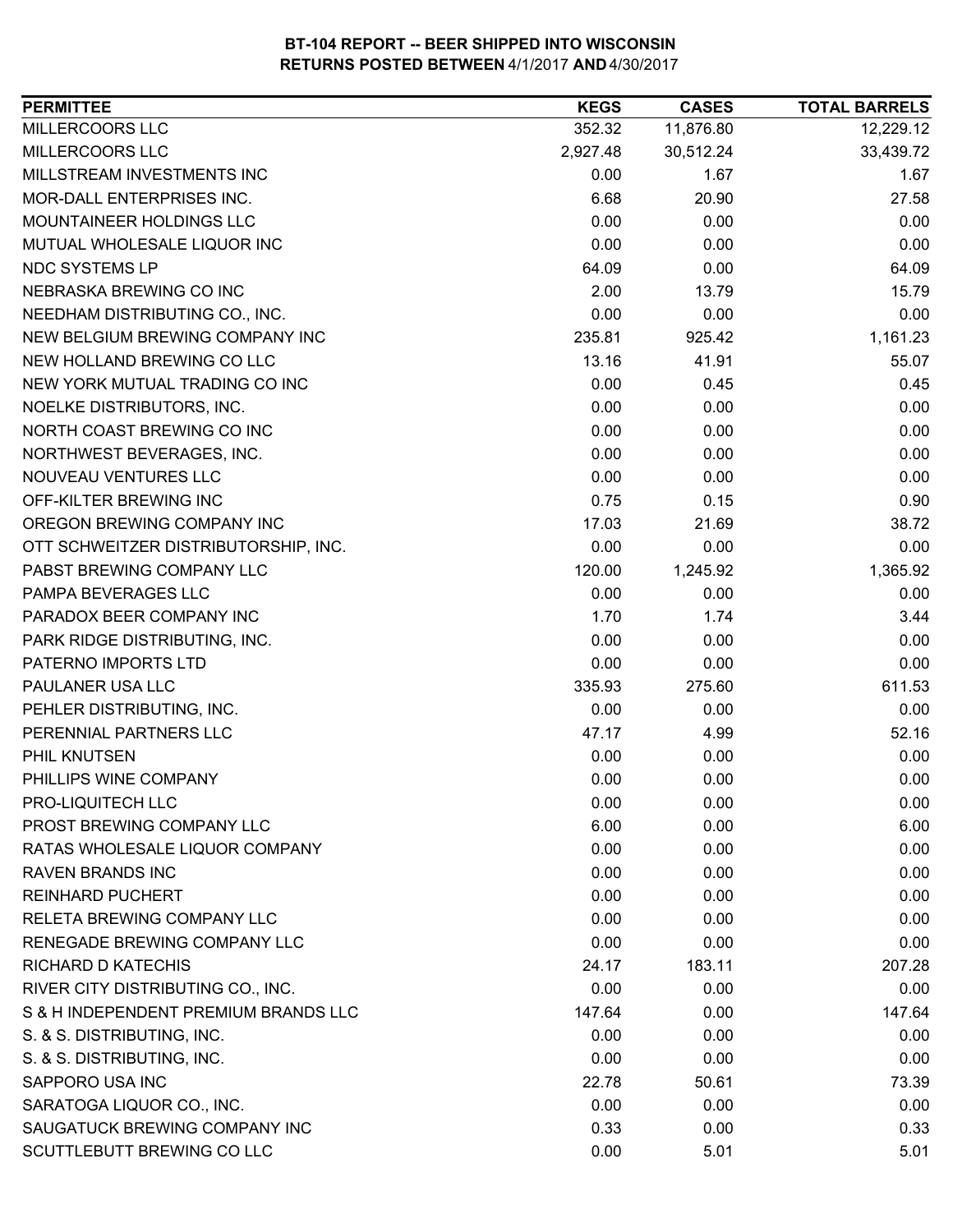| <b>PERMITTEE</b>                      | <b>KEGS</b> | <b>CASES</b> | <b>TOTAL BARRELS</b> |
|---------------------------------------|-------------|--------------|----------------------|
| <b>SHANE WELCH</b>                    | 7.63        | 83.03        | 90.66                |
| SHELTON BROTHERS INC                  | 0.00        | 0.00         | 0.00                 |
| <b>SHORTS BREWING COMPANY</b>         | 22.32       | 61.19        | 83.51                |
| SIERRA NEVADA BREWING COMPANY         | 33.90       | 377.57       | 411.47               |
| SINGHA NORTH AMERICA INC              | 0.00        | 0.00         | 0.00                 |
| SMUTTYNOSE BREWING CO INC             | 0.00        | 5.24         | 5.24                 |
| SOLEMN OATH BREWERY LLC               | 0.00        | 0.00         | 0.00                 |
| SOUTHERN TIER BREWING COMPANY LLC     | 9.66        | 47.90        | 57.56                |
| <b>SRB OPERATIONS LLC</b>             | 0.00        | 6.53         | 6.53                 |
| ST KILLIAN IMPORTING CO INC           | 57.26       | 338.12       | 395.38               |
| STANLEY STAWSKI DIST CO INC           | 0.00        | 19.34        | 19.34                |
| STEINBECK BREWING COMPANY             | 0.00        | 0.00         | 0.00                 |
| <b>SUMMIT BREWING COMPANY</b>         | 145.33      | 303.99       | 449.32               |
| SUN KING BREWING CO LLC               | 0.00        | 0.00         | 0.00                 |
| SUPERIOR BEVERAGES LLC                | 0.00        | 0.00         | 0.00                 |
| <b>SURLY BREWING COMPANY</b>          | 262.49      | 269.64       | 532.13               |
| SURVILLE ENTERPRISES CORP             | 0.00        | 0.00         | 0.00                 |
| SYLWESTER KOLAKOWSKI                  | 0.00        | 0.00         | 0.00                 |
| TABLEBLUFF BREWING CO INC             | 0.00        | 0.00         | 0.00                 |
| TALLGRASS BREWING COMPANY INC         | 1.34        | 6.97         | 8.31                 |
| THE BRUERY LLC                        | 0.00        | 0.00         | 0.00                 |
| THE CHURCH STREET BREWING COMPANY LLC | 0.00        | 0.00         | 0.00                 |
| THE DUDES' BREWING COMPANY LLC        | 6.67        | 3.39         | 10.06                |
| THE GAMBRINUS COMPANY                 | 39.00       | 155.02       | 194.02               |
| THE GREAT LAKES BREWING CO            | 82.67       | 140.24       | 222.91               |
| THE R.S. LIPMAN COMPANY               | 0.00        | 0.00         | 0.00                 |
| THE TRI CITY BREWING COMPANY          | 0.00        | 0.00         | 0.00                 |
| THE VETERAN BEVERAGE COMPANY          | 0.00        | 17.42        | 17.42                |
| THREE FLOYDS BREWING LLC              | 160.16      | 182.99       | 343.15               |
| TIGHTHEAD BREWING COMPANY             | 3.34        | 13.82        | 17.16                |
| <b>TODD FYTEN</b>                     | 0.00        | 40.00        | 40.00                |
| <b>TOPPLING GOLIATH INC</b>           | 11.25       | 248.44       | 259.69               |
| TRIANGLE DISTRIBUTING COMPANY, INC.   | 0.00        | 0.00         | 0.00                 |
| <b>TRIBES GRILL INC</b>               | 0.00        | 0.00         | 0.00                 |
| TROIKA BREWING COMPANY LLC            | 0.00        | 0.00         | 0.00                 |
| <b>TRUCKEE CRAFT BREWING</b>          | 0.00        | 0.00         | 0.00                 |
| TWO BROTHERS BREWING COMPANY          | 22.67       | 23.93        | 46.60                |
| UINTA BREWING COMPANY                 | 47.65       | 96.18        | 143.83               |
| UNE ANNEE BREWERY LLC                 | 6.14        | 3.22         | 9.36                 |
| UNITED STATES BEVERAGE LLC            | 0.00        | 93.72        | 93.72                |
| UNITED STATES DISTILLED PRODUCTS CO.  | 0.00        | 89.81        | 89.81                |
| UPLAND BREWING COMPANY INC            | 20.50       | 11.20        | 31.70                |
| URBAN CHESTNUT BREWING CO INC         | 0.00        | 0.00         | 0.00                 |
| UTAH BREWERS COOPERATIVE LC           | 18.67       | 76.35        | 95.02                |
| <b>VERMONT HARD CIDER COMPANY LLC</b> | 0.00        | 0.00         | 0.00                 |